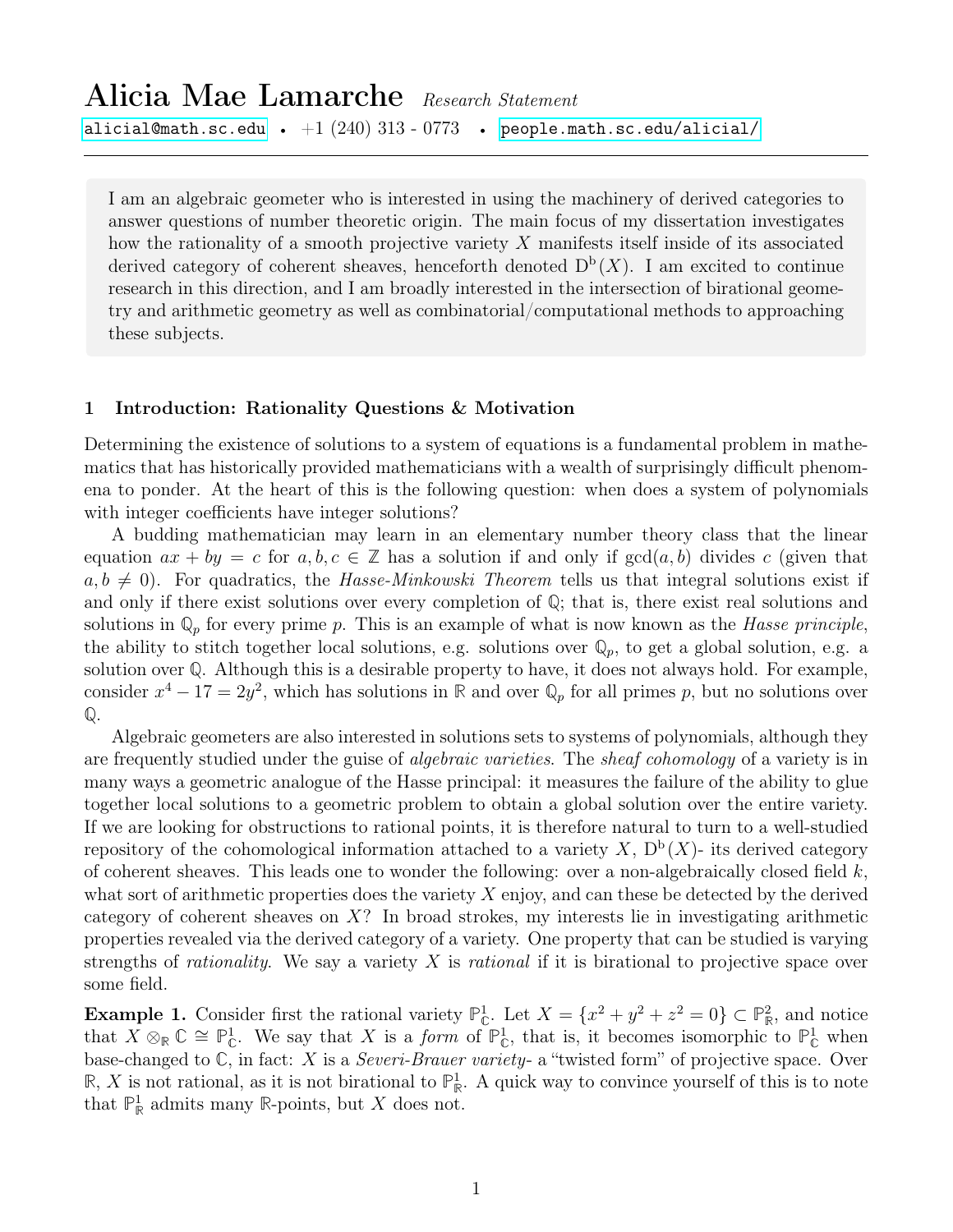## 2 Arithmetic & the derived category

During my time as a graduate student, my main focus was on the study of decompositions of the derived category of coherent sheaves of a variety. For a smooth projective variety X defined over a field k, we call this a *semi-orthogonal decomposition*. Originally described in [\[14\]](#page-5-0), the existence of a full exceptional collection of  $D^b(\text{Coh}(X))$ , a particularly well-behaved example of a semi-orthogonal decomposition, provides us with an atomization that, in many ways, mimics an orthogonal decomposition of a vector space. Exceptional collections are built of exceptional objects, which are objects of a k-linear category whose endomorphism algebras are isomorphic to division k-algebras. Due to recent work of Ballard, Duncan, and McFaddin [\[6\]](#page-5-1) on derived categories of forms toric varieties over an arbitrary field, a large portion of my research program consists of utilizing these decompositions to answer questions with number-theoretic origins.

## 2.1 Rationality and the derived category

My recent work is motivated by the following question (due to Esnault, 2009 [\[4\]](#page-5-2)):

**Question 1.** "Let S be a smooth projective variety over a field k. Can the bounded derived category  $D<sup>b</sup>(S)$  of coherent sheaves detect the existence of a k-rational point on S?"

I have produced both positive and negative evidence of the ability of  $D^b(S)$  to detect rational points; the answer to this question is an emphatic sometimes. Recently, Ballard, Duncan, and McFaddin [\[7\]](#page-5-3) gave a Galois-stable decomposition for the derived category of any centrally symmetric toric Fano variety. The '*Galois-stable*' stipulation requires that the objects of the decomposition are permuted by the absolute Galois group, which has the advantage of allowing such a decomposition to work regardless of the field over which the variety is defined. In [\[8\]](#page-5-4), Matthew Ballard and I use the decomposition from [\[7\]](#page-5-3) along with the power of noncommutative motives [\[43,](#page-7-0)[45\]](#page-7-1) as a universal additive invariant to generalize a result of Blunk [\[17\]](#page-6-0):

**Theorem 1.** (Ballard, L-) If X is a generalized del Pezzo variety, (in the sense of Voskresenskii  $\mathscr B$  Klyachko  $\mathscr A$  /(1) then X has a rational point if and only if  $D^b(X)$  admits a full étale exceptional collection.

A full étale exceptional collection is an exceptional collection in which the endomorphism algebra of each exceptional object is a finite separable extension of  $k$ . This is particularly nice property to have, as it essentially says that the derived category is built from derived categories of smooth points. The family of *generalized del Pezzo varieties* consists of arithmetic toric varieties whose rationality is determined by the dense open torus  $T$  contained inside of it. In this particular case, two algebras govern the triviality of T-torsors, and also happen to show up as endomorphism algebras of exceptional objects.

**Example 2.** Recall from *Example 1* that  $\mathbb{P}^1_{\mathbb{C}}$  is rational, while a "twisted-form" of  $\mathbb{P}^1_{\mathbb{C}}$ ,  $X =$  ${x^2 + y^2 + z^2 = 0} \subset \mathbb{P}^2_{\mathbb{R}}$  is not. To illustrate how rationality is reflected in  $D^b(\mathbb{P}^1_{\mathbb{C}})$  and  $D^b(X)$ , let us compare decompositions of these two categories. We know from [\[14\]](#page-5-0) that  $D^b(\mathbb{P}^1_{\mathbb{C}})$  can be decomposed as  $\langle \mathcal{O}, \mathcal{O}(1) \rangle$ , and one can check that  $D^b(X) = \langle \mathcal{O}, \mathcal{F} \rangle$ , where End  $(\mathcal{F}) \cong \mathbb{H}$ , Hamilton's quaternion algebra.

$$
D^{b}(\mathbb{P}_{\mathbb{C}}^{1}) = \langle \mathcal{O}, \mathcal{O}(1) \rangle \quad \text{versus} \quad D^{b}(X) = \langle \mathcal{O}, \mathcal{F} \rangle
$$

Notice that the endomorphism algebras of the exceptional objects forming the decomposition of  $D^b(\mathbb{P}^1_{\mathbb{C}})$  are copies of  $\mathbb{C}$ , but a similar statement cannot be made for the decomposition of  $D^b(X)$ :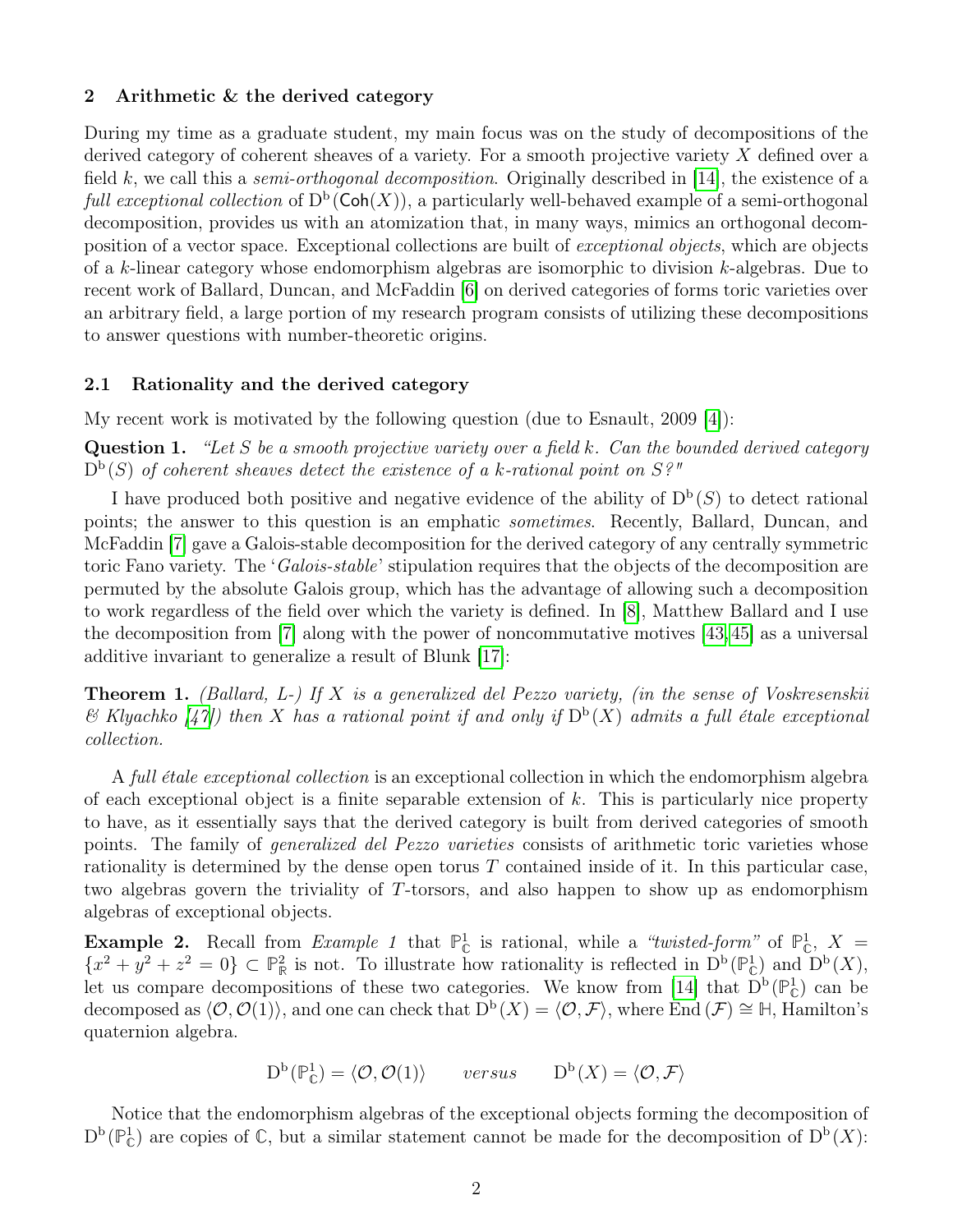End( $\mathcal{F}$ ) ≅  $\mathbb{H}$  is not a copy of  $\mathbb{R}$ , nor is  $\mathbb{H}$  a separable extension of  $\mathbb{R}$ . Surprisingly, this reveals a significant amount of information about the rationality of the associated varieties. It is known [\[43\]](#page-7-0) that non-split Severi-Brauer varieties cannot admit a full étale exceptional collection, from this we can determine from the decomposition of  $D^b(X)$  that X is not rational.

On the other hand, in a forthcoming collaboration with Matthew Ballard, Alex Duncan, Patrick McFaddin, and I [\[10\]](#page-5-5) show the following:

<span id="page-2-0"></span>Theorem 2. (Ballard, Duncan, L-, McFaddin) For a fixed global field k, there exist smooth projective geometrically-irreducible varieties in any dimension ≥ 3 which have no rational points but whose derived category possesses a full étale exceptional collection.

From Theorem 1 and Theorem 2 we know that even when a full étale exceptional collection exists for  $D^b(X)$ , this does not imply that X is rational. In [\[10\]](#page-5-5), we show that for toric varieties, the existence of a full étale exceptional collection is enough to guarantee retract rationality. One can ask what might happen if we impose more strict conditions on the decomposition of  $D^b(X)$ , which gives a question commonly attributed to Orlov:

**Question 2.** "If X is a smooth variety defined over a field k, and  $D<sup>b</sup>(X)$  admits a full k-exceptional  $\text{collection}, \text{ must } X \text{ be rational?}$ 

In [\[10\]](#page-5-5), we give the following positive answer to Orlov's question for toric varieties.

**Theorem 3.** (Ballard, Duncan, L-, McFaddin) For a toric variety X with a k-point, the existence of a full k-exceptional collection of  $D^b(X)$  guarantees that X is k-rational.

#### 2.2 Cohomological invariants

Theorem [2](#page-2-0) motivated an investigation of what is and isn't able to be detected by cohomological invariants. Let  $X$  a smooth projective compactification of a linear algebraic group  $G$  that admits a full étale exceptional collection. This gives us the following:

<span id="page-2-1"></span>
$$
H1(k, G) \to H2(k, D(K)),
$$
\n(1)

with  $D(K)$  the Cartier dual of  $K_0(X_k)$ , this is a *cohomological invariant*. We show that when  $X_k$ is twisted by a torsor, the exceptional collection of the twisted variety is étale precisely when the torsor is in the kernel of [\(1\)](#page-2-1). We use this to construct toric varieties in [\[10\]](#page-5-5) which can be twisted by a nontrivial torsor which forces there to be no k-rational points, but the associated derived category still admits a full étale exceptional collection.

The result from *Theorem [2](#page-2-0)* indicates that there is information that cohomological invariants such as [\(1\)](#page-2-1) are unable to detect. In [\[9\]](#page-5-6) we give an explicit characterization of torsors that are not 'seen' by any Brauer groups. This motivates the definition of the following:

$$
W(k, G) := \text{im} \left( H^1(k, C) \to H^1(k, G) \right) \tag{2}
$$

where  $C \to G$  is a coflasque resolution of G as in [\[23\]](#page-6-1). In [\[9\]](#page-5-6) we show that  $\mathbb{X}(k, G)$  is trivial when G is retract rational, and is a stable-birational invariant of G. Over a global field, this is the Tate-Shafarevich group of G, which is classically used to measure the extent to which the Hasse principal fails for the algebraic group G.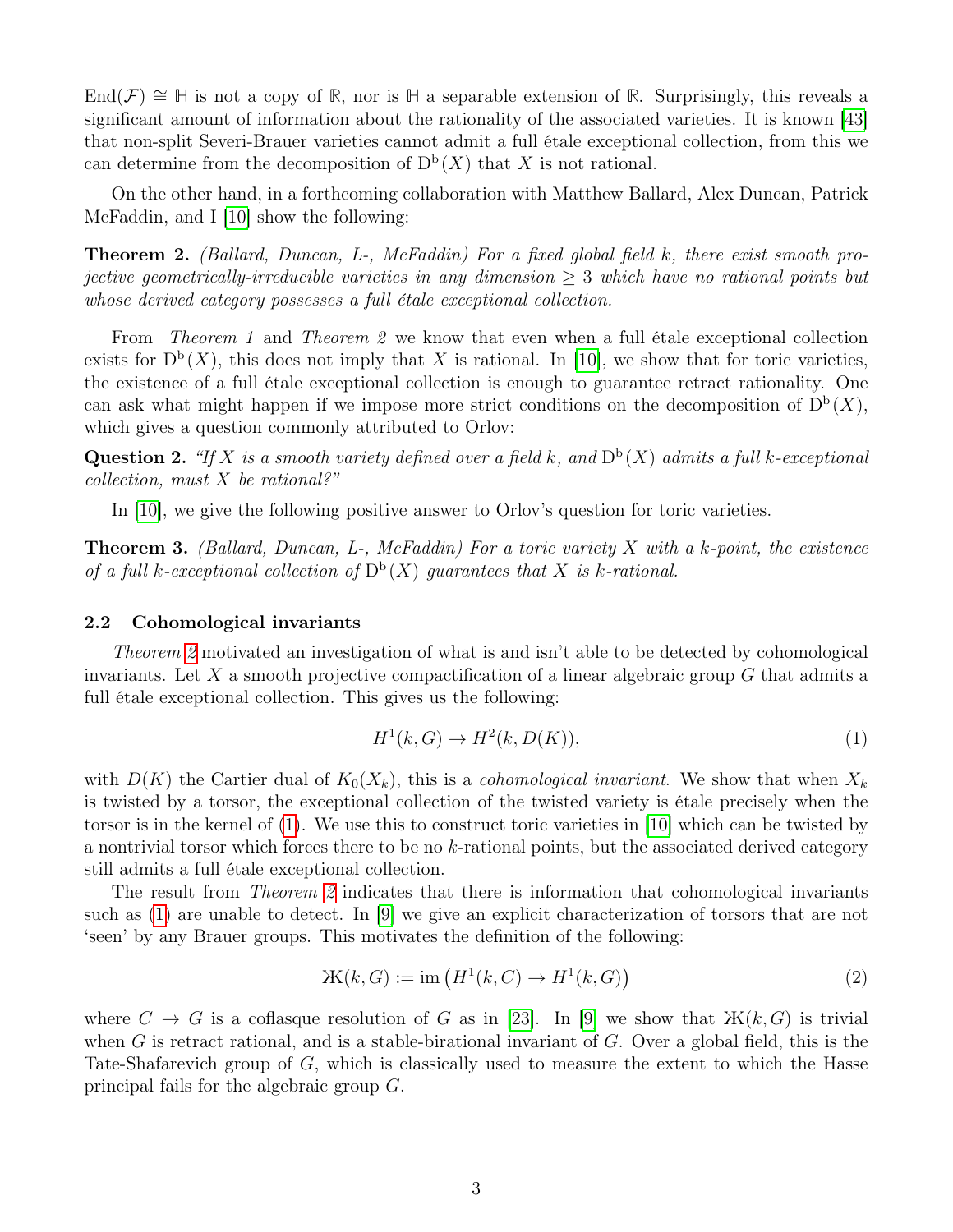#### 2.3 Weak approximation and other arithmetic considerations

In the introduction, a vague description of the *Hasse principle* was given, and we define it more precisely here. For a smooth projective variety X over a number field  $k$ , we say that X satisfies the Hasse principle whenever the following implication holds:

$$
X(k_{\nu}) \neq \emptyset
$$
 for all places  $\nu$  of  $k \implies X(k) \neq \emptyset$ ,

where  $X(k_{\nu})$  denotes the set of  $k_{\nu}$ -points of X, and  $X(k)$  denotes the set of k-points. Given that a variety X admits k-points, one can ask (by defining the appropriate notion of a metric/distance) how 'close' rational points can be to one another, and the quantity of such points. The notion of weak-approximation formalizes this: when  $X(\mathbb{A}_k) \neq \emptyset$ , we say that X satisfies weak-approximation if  $X(k)$  is dense in  $X(\mathbb{A}_k)$ <sup>[1](#page-3-0)</sup> under the product topology, where  $X(\mathbb{A}_k)$  denotes the set of adelic points of X. A natural question given the theme of preceding sections is whether or not these arithmetic properties can be seen by the derived category.

Recently, Addington, Antieau, Frei, and Honigs [\[2\]](#page-5-7) constructed the first examples of derived equivalent abelian varieties over **Q** where one has a rational point and the other does not. They also discuss how a pair of hyperkahler 4-folds defined over **Q** gives a transcendental Brauer-Manin obstruction to the Hasse principal. In an ongoing project with Sachi Hashimoto, Katrina Honigs, and Isabel Vogt, we study two Calabi-Yau three-folds that are known to be derived equivalent over **C** but not birational. [\[29,](#page-6-2) [30\]](#page-6-3) (this is important, as the existence of rational points is a birational invariant) Although it seems to be the case that both of these Calabi-Yau three-folds will have rational points over **Q**, we believe that one has a transcendental obstruction to weak-approximation.

#### 3 Decomposing the derived category over an arbitrary field

In general, constructing decompositions of the derived category of an arbitrary variety is difficult; work of Kawamata [\[32,](#page-6-4)[33\]](#page-6-5) shows that over an algebraically closed field of characteristic zero, such a decomposition exists for the derived category of any toric variety. By leveraging recent results in the field (see for example [\[6,](#page-5-1)[7,](#page-5-3)[26\]](#page-6-6)) with special properties coming from their construction, I am interested in constructing full exceptional collections for certain families of varieties defined over an arbitrary field.

For any root system R, one can construct a toric variety  $X(R)$  by defining the maximal cones of  $\Sigma(R)$  to be generated by choices of simple roots of R, an example of such a fan  $\Sigma(A_2)$  corresponding to  $X(A_2)$  is shown to the right in Figure 1. (This is also the fan associated to the del Pezzo surface of degree six.) Recent work [\[6,](#page-5-1)[21\]](#page-6-7) gives explicit Galoisstable semi-orthogonal decompositions for forms of  $X(A_n)$ , albeit [\[21\]](#page-6-7) approaches the problem from a moduli-theoretic perspective.



Figure 1: Fan of  $X(A_2)$ 

Example. There are many classical results coming from representation theory that can aid in the construction of Galois-stable exceptional collections. As an example, for  $D^b(X(\mathsf{C}_n))$ , (where  $X(\mathsf{C}_n)$ ) is the toric variety associated to the root system of type  $C_n$ ) it ought to be sufficient to collect objects in the decomposition of  $D^b(X(A_{2n+1}))$  that are invariant under involution. This is due to folding, which, in terms of root systems, is the process of quotienting out by a symmetry.

Toric varieties associated to root systems provide an important tool when studying generalizations of Losev-Manin moduli spaces [\[3,](#page-5-8) [12,](#page-5-9) [13,](#page-5-10) [41\]](#page-7-3) and spherical varieties [\[18,](#page-6-8) [26\]](#page-6-6). These are all

<span id="page-3-0"></span><sup>&</sup>lt;sup>1</sup>Note: because X is projective, we have that  $X(\mathbb{A}_k) = \prod_{\nu} X(k_{\nu}).$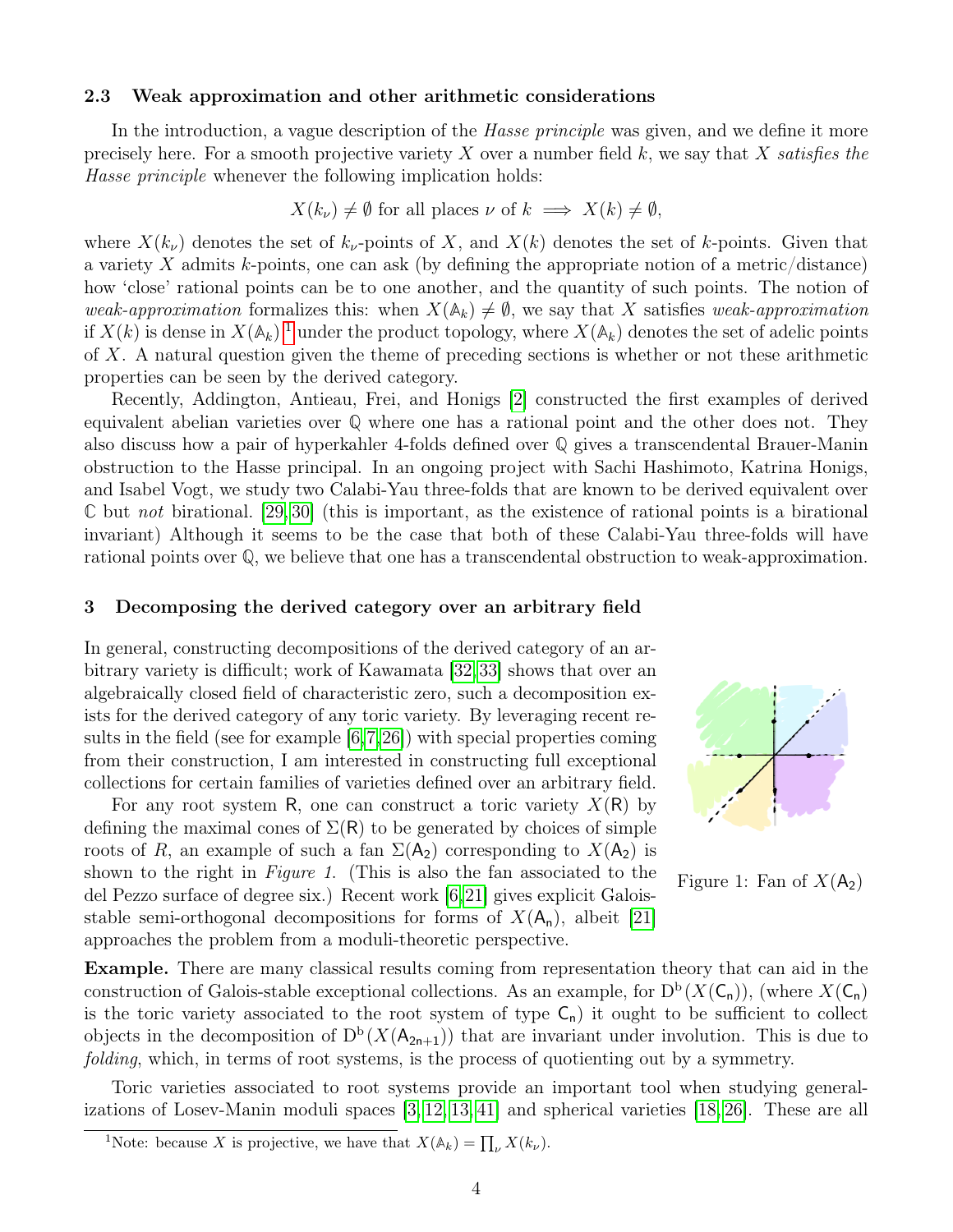incredibly rich theoretical objects that have found use within other disciplines such as mathematical physics [\[15\]](#page-5-11).

## 4 Future Directions: Rationality & Arithmetic

The mechanism for using the derived category to determine rationality/arithmetic properties enjoyed by a variety is still not well-understood (for example, see [\[4,](#page-5-2)[5,](#page-5-12)[36\]](#page-7-4)). From my perspective, the many recent advances in the area  $[1, 2, 4, 17, 22, 28, 39, 43, 45, 46]$  $[1, 2, 4, 17, 22, 28, 39, 43, 45, 46]$  $[1, 2, 4, 17, 22, 28, 39, 43, 45, 46]$  $[1, 2, 4, 17, 22, 28, 39, 43, 45, 46]$  $[1, 2, 4, 17, 22, 28, 39, 43, 45, 46]$  $[1, 2, 4, 17, 22, 28, 39, 43, 45, 46]$  $[1, 2, 4, 17, 22, 28, 39, 43, 45, 46]$  $[1, 2, 4, 17, 22, 28, 39, 43, 45, 46]$  $[1, 2, 4, 17, 22, 28, 39, 43, 45, 46]$  $[1, 2, 4, 17, 22, 28, 39, 43, 45, 46]$  provoke deep questions concerning the connection between birational geometry, dervied categories, and arithmetic geometry; this makes me incredibly excited about the prospect of diving further into my own recent projects via probing questions. With this in mind, one of the questions motivating my research is the following:

**Question.** To what extent can  $D^b(X)$  be used to determine arithmetic properties of X?

As a concrete example of this, consider two strictly Calabi-Yau manifolds X and Y defined over an arbitrary field k that are derived equivalent, that is  $D^b(X) \simeq D^b(Y)$ . In a similar vein as the question addressed in  $[2]$ , one can ask if it is possible for only one of X or Y to admit a rational point. Homological Projective Duality [\[38\]](#page-7-7) has been an incredibly useful tool for producing nonbirational Fourier-Mukai partners, so one would hope that it will be equally as a useful in producing Fourier-Mukai partners with disparate arithmetic properties.

### 4.1 Future Directions: Toric Degenerations

In the 1990's, Batyrev [\[11\]](#page-5-14) introduced the notion of a *small toric degeneration* of a manifold M defined over **C**. Producing a toric degeneration of a manifold M is, in essence, approximating M via well understood, albeit likely mildly singular, toric varieties. I would like to classify the rationality properties of (forms of) small toric degenerations of Fano 3-folds of Picard rank > 1.

Smooth Fano 3-folds have been completely classified, [\[31\]](#page-6-11) and recent work of Galkin [\[25\]](#page-6-12) classifies 3-dimensional nontoric smooth Fano varieties that admit such degenerations. In general, given a non-toric fano 3-fold M for which a small toric degeneration exists, the toric varieties that form the degeneration may be singular. However, these singularities lie on the boundaries of the toric varieties, i.e. not in the dense open tori themselves. The rationality of the tori dictates the rationality of each toric variety, so we can easily determine the rationality status of the small toric degeneration. Rational tori have been classified [\[34,](#page-7-8) [35,](#page-7-9) [40\]](#page-7-10) up to dimension four, so everything needed for my desired classification already exists in the literature; it is just a matter of the right person being able to put these things together.

It is well known that complex Fano curves and surfaces are rational, and that dimension three is where the rationality questions regarding complex Fano varieties become interesting. For example, cubic three-folds in **P** <sup>4</sup> are complex Fano varieties that were shown to be nonrational by Clemens and Griffiths [\[22\]](#page-6-9). Recent work of Hassett and Tschinkel [\[28\]](#page-6-10) indicates that this classification may yield interesting examples of geometrically rational smooth Fano 3-folds that are non-rational. The case of Picard rank one is essentially complete due to [\[28,](#page-6-10) [39\]](#page-7-5), so I plan to look at Fano 3-folds of Picard rank  $> 1$ .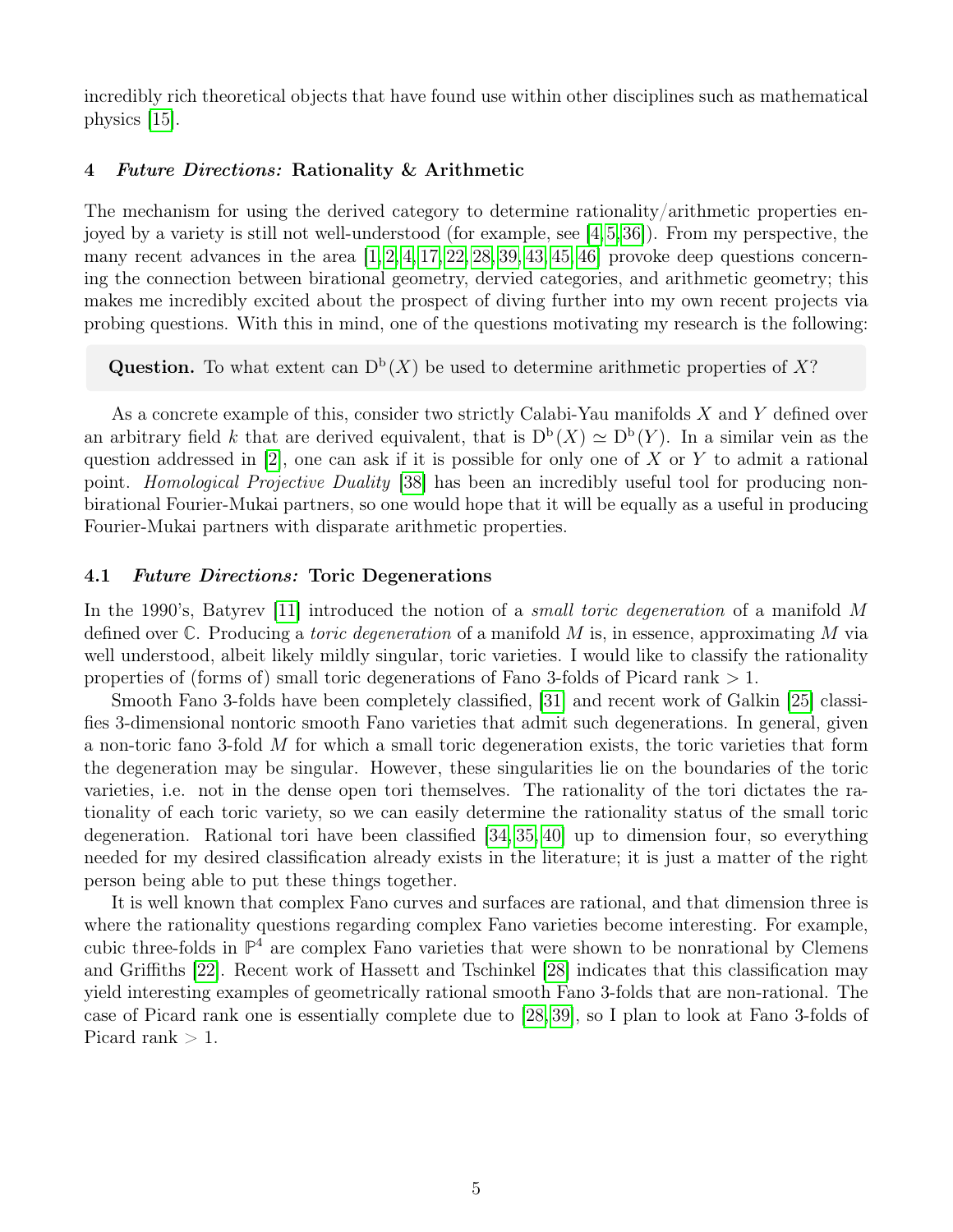## References

- <span id="page-5-13"></span>[1] Achter, J.D.; Casalaina-Martin, S; Vial, C. Derived equivalent threefolds, algebraic representatives, and the coniveau filtration. Math. Proc. Cambridge Philos. Soc. 167 (2019), no. 1, 123–131. MR3968824
- <span id="page-5-7"></span>[2] Addington, N; Antieau, B; Frei, S; Honigs, K. Rational points and derived equivalence. arXiv:1906.02261.
- <span id="page-5-8"></span>[3] Alexeev, V; Thompson, A. ADE surfaces and their moduli. arXiv:1712.07932.
- <span id="page-5-2"></span>[4] Auel, A; Bernardara, M. Semiorthogonal decompositions and birational geometry of del Pezzo surfaces over arbitrary fields. Proc. Lond. Math. Soc. (3) 117 (2018), no. 1, 1–64
- <span id="page-5-12"></span>[5] Brauer groups and obstruction problems. Moduli spaces and arithmetic. Edited by Asher Auel, Brendan Hassett, Anthony Várilly-Alvarado and Bianca Viray. Progress in Mathematics, 320. Birkhäuser/Springer, Cham, 2017. ix+247 pp. ISBN: 978-3-319-46851-8; 978-3-319-46852-5 MR3587845
- <span id="page-5-1"></span>[6] Ballard, M.R.; Duncan, A; McFaddin, P.K. On derived categories of arithmetic toric varieties. arXiv:1709.03574.
- <span id="page-5-3"></span>[7] Ballard, M. R.; Duncan, A; McFaddin, P.K. Derived categories of centrally symmetric toric Fano varieties. arXiv:1812.09392.
- <span id="page-5-4"></span>[8] Ballard, Matthew R.; Lamarche, A. On derived categories and rational points for a class of toric Fano varieties. In preparation.
- <span id="page-5-6"></span>[9] Ballard, M.R.; Duncan, A; Lamarche, Alicia; McFaddin, P.K. Coflasque resolutions and Brauer group invisibility. In preparation.
- <span id="page-5-5"></span>[10] Ballard, M. R.; Duncan, A; Lamarche, A; McFaddin, P.K. Exceptional collections, rationality, and rational points. In preparation.
- <span id="page-5-14"></span>[11] Batyrev, V. Toric degenerations of Fano varieties and constructing mirror manifolds. The Fano Conference, 109–122, Univ. Torino, Turin, 2004. MR2112571
- <span id="page-5-9"></span>[12] Batyrev, V; Blume, M. The functor of toric varieties associated with Weyl chambers and Losev-Manin moduli spaces. Tohoku Math. J. (2), 63(4):581–604, 2011.
- <span id="page-5-10"></span>[13] Batyrev, V; Blume, M. On generalisations of Losev-Manin moduli spaces for classical root systems. Pure Appl. Math. Q. 7 (2011), no. 4, Special Issue: In memory of Eckart Viehweg, 1053–1084. MR2918154
- <span id="page-5-0"></span>[14] Beilinson, A.A. Coherent sheaves on  $\mathbb{P}^n$  and problems in linear algebra. Funct Anal Its Appl (1978) 12: 214. https://doi.org/10.1007/BF01681436
- <span id="page-5-11"></span>[15] Berghoff, M. Wonderful Compactifications in Quantum Field Theory. arXiv:1411.5583
- [16] Bernardara, M; Bolognesi, M. Categorical representability and intermediate Jacobians of Fano threefolds. Derived categories in algebraic geometry, 1–25, EMS Ser. Congr. Rep., Eur. Math. Soc., Zürich, 2012. MR3050698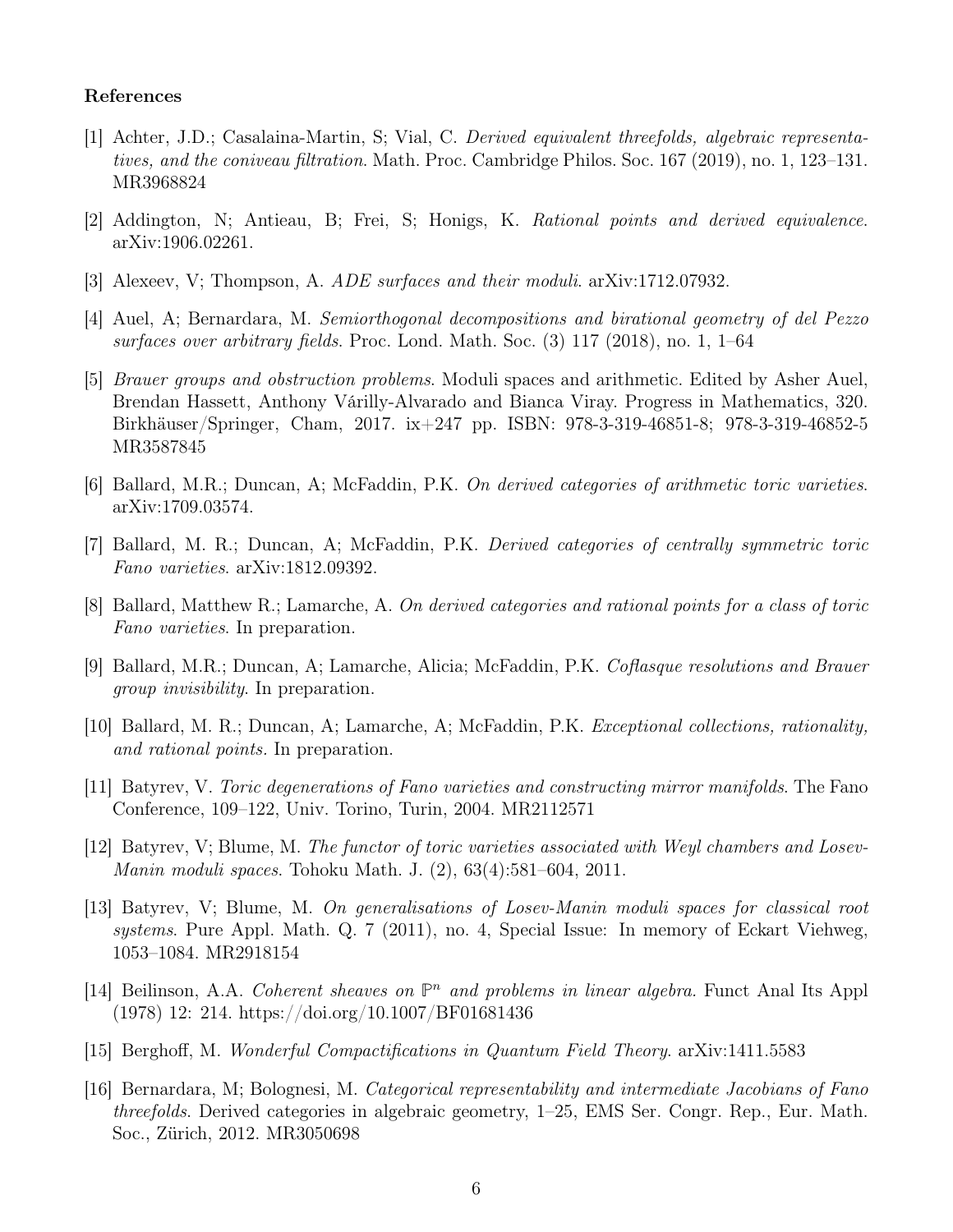- <span id="page-6-0"></span>[17] Blunk, M. Del Pezzo surfaces of degree 6 over an arbitrary field. J. Algebra 323 (2010), no. 1, 42–58. MR2564828
- <span id="page-6-8"></span>[18] Brion M. (1989) Spherical Varieties an Introduction. In: Kraft H., Petrie T., Schwarz G.W. (eds) Topological Methods in Algebraic Transformation Groups. Progress in Mathematics, vol 80. Birkhäuser Boston
- [19] Bondal, O. Reconstruction of a variety from the derived category and groups of autoequivalences. arXiv:alg-geom/9712029.
- [20] Brown, M; Shipman, I. The McKay correspondence, tilting equivalences, and rationality. arXiv:1312.3918
- <span id="page-6-7"></span>[21] Castravet, A-M; Tevelev, J. Derived category of moduli of pointed curves - I. arXiv:1708.06340.
- <span id="page-6-9"></span>[22] Clemens, H.; Griffiths, P. The intermediate Jacobian of the cubic threefold, Ann. of Math. 95 (1972), 73–100.
- <span id="page-6-1"></span>[23] Colliot-Thélène, J-L. Résolutions flasques des groupes linéaires connexes. J. Reine Angew. Math. 618 (2008), 77–133.
- [24] Costa, L.; Miró-Roig, M.R. Frobenius splitting and Derived category of toric varieties. arXiv:1006.5315.
- <span id="page-6-12"></span>[25] Galkin, S. Small toric degenerations of Fano threefolds. arXiv:1809.02705.
- <span id="page-6-6"></span>[26] Gonzales, Richard; Pech, Clelia; Perrin, Nicolas; Samokhin,Alexander Geometry of horospherical varieties of Picard rank one. arXiv:1803.05063.
- [27] Gross, M; Siebert, B.From real affine geometry to complex geometry. Ann. of Math. (2) 174 (2011), no. 3, 1301–1428. MR2846484
- <span id="page-6-10"></span>[28] Hassett, B; Tschinkel, Y. Rationality of complete intersections of two quadrics. arXiv:1903.08979.
- <span id="page-6-2"></span>[29] Hosono, S.; Takagi, H. Determinantal quintics and mirror symmetry of Reye congruences. Comm. Math. Phys., 329(3):1171–1218, 2014. Also arXiv:1208.1813.
- <span id="page-6-3"></span>[30] Hosono S.; Takagi, H. Double quintic symmetroids, Reye congruences, and their derived equivalence. J. Differential Geom., 104(3):443– 497, 2016. Also arXiv:1302.5883.
- <span id="page-6-11"></span>[31] Iskovskikh, V. A.; Prokhorov, Yu. G. (1999), Fano varieties, in A. N. Parshin; I. R. Shafarevich (eds.), Algebraic Geometry, V. Encyclopedia Math. Sci., 47, Springer-Verlag, pp. 1–247, ISBN 3-540-61468-0, MR 1668579
- <span id="page-6-4"></span>[32] Kawamata, Y. Derived categories of toric varieties. Michigan Math. J. 54 (2006), no. 3, 517– 535. MR2280493
- <span id="page-6-5"></span>[33] Kawamata, Y. Derived categories of toric varieties II. Michigan Math. J. 62 (2013), no. 2, 353–363. MR3079267